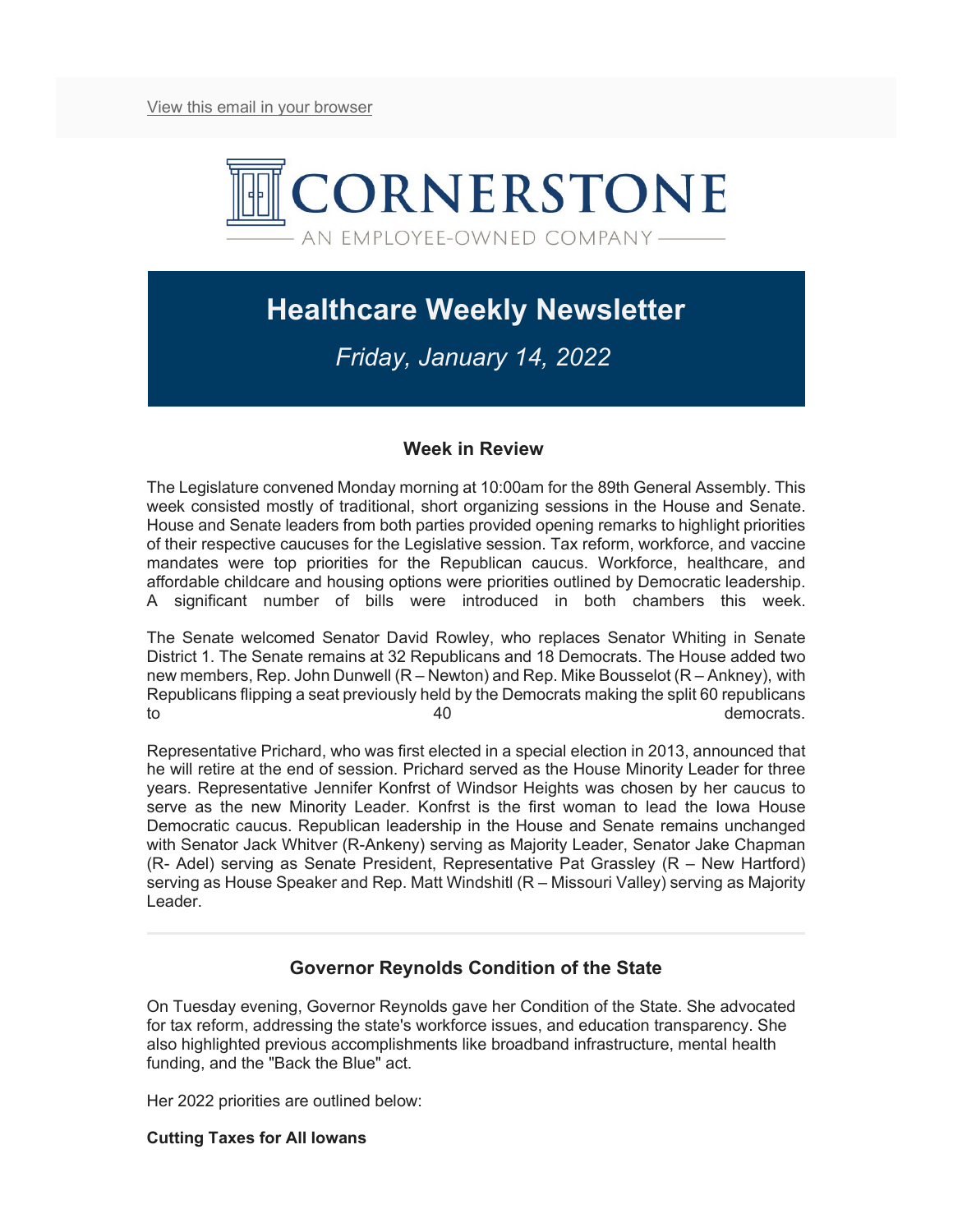- Establishing a flat 4% individual income tax rate, further reducing the individual income tax for all taxpaying Iowans.
- Eliminating retirement income tax.
- Exempting net capital gains on sale of employee-awarded capital stock.
- Reforming Iowa's corporate income tax

#### **Building Iowa's Health Care Workforce**

- **Loan Repayment Programs -** Strengthening existing programs that recruit new health care providers to rural communities.
	- o **Rural Iowa Primary Care Loan Repayment Program**
		- o Increase program funding from \$1.75 million to \$4 million.
		- o Expand eligibility to physicians who complete residencies out-ofstate.
		- $\circ$  Include neurology on the list of eligible physician specialties.
		- $\circ$  Allow part-time practice (70%) in a rural area to satisfy the 5-year rural practice requirement for loan repayment.
	- o **Health Care Loan Repayment Program**
		- o Increase program funding from \$250,000 to \$1 million.
		- $\circ$  Expand eligibility to part-time nurse educators who also practice nursing in a health care facility.
		- o Allow eligible providers who do not have student loan debt to qualify for an annual award in lieu of loan repayment for up to five years in exchange for practicing in rural Iowa.
	- o **Health Professional Recruitment Program**
		- o Include RNs and Advanced Registered Nurse Practitioners (ARNPs) in professions eligible for the program.
- **Rural Psychiatry Residency Program -** Investing in residency programs that increase mental health specialists.
	- $\circ$  Provide \$200,000 to expand the program by an additional two residency slots for a total of eight.
- **High School Registered Apprenticeship Program -** Developing high school Registered Apprentice Programs that create health care career pathways for Iowa's youth.
	- o **Establish the Iowa Health Careers Registered Apprenticeship Grant Program.**
		- Grants will be awarded to a minimum of five applicant communities to start a new high school Registered Apprenticeship Program for health care careers or expand an existing program.
		- Awardees will receive supplemental assistance from the state to acquire virtual reality patient care simulation software and hardware to further enhance students' educational and practical experience, and job readiness.
- **Tort Reform**  Limiting non-economic damages in tort litigation.
	- $\circ$  Limit liability by establishing hard caps on non-economic damages in cases of medical malpractice and trucking accidents.

#### **Making Iowa an Employment Destination**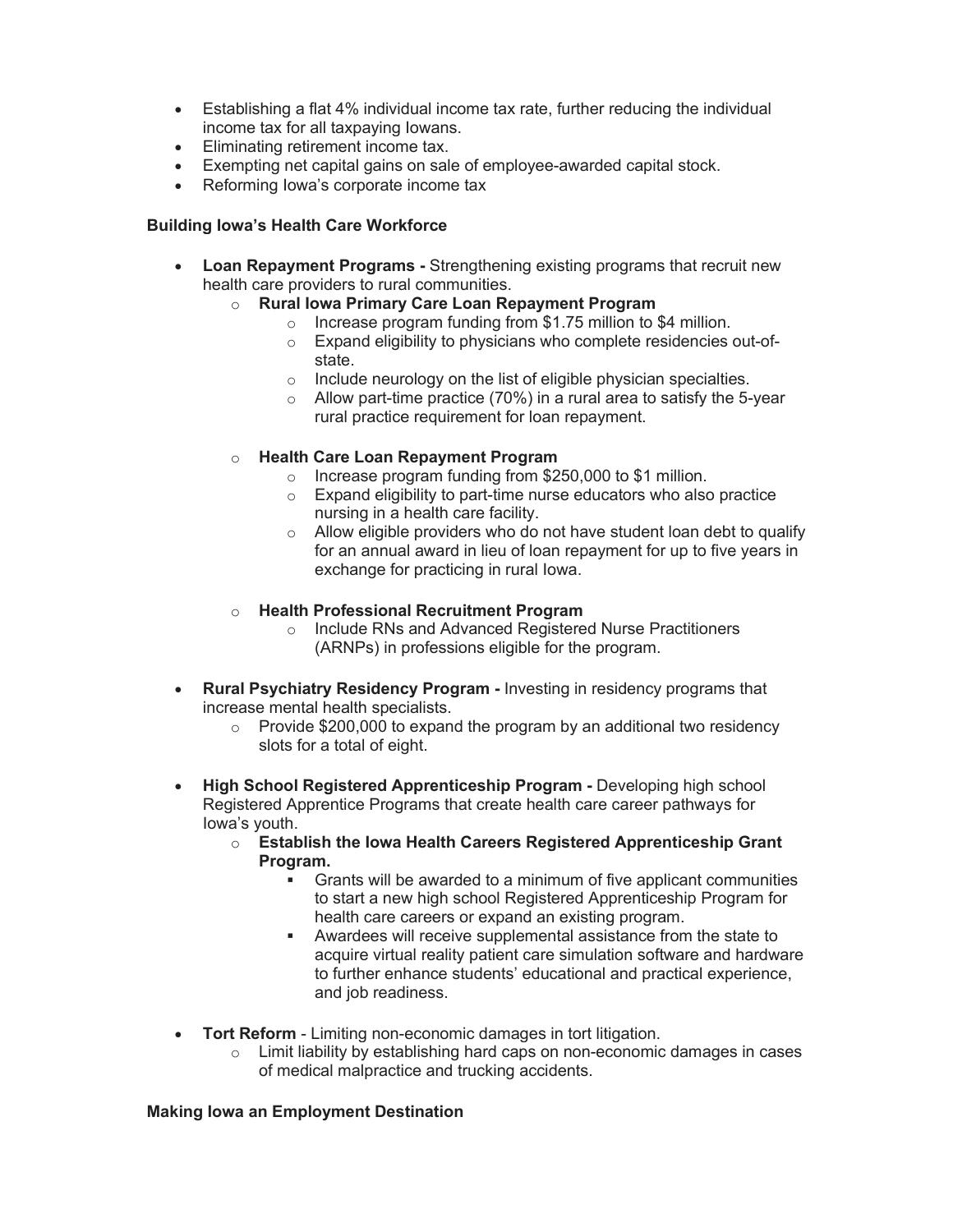- Reforming the state's unemployment system to re-employ out-of-work Iowans sooner.
- Retaining Iowa's law enforcement officers and recruiting others to our state.
- Recruiting military veterans to civilian careers in Iowa.
- Easing licensure requirements that delay employment.
- Limiting non-economic damages in tort litigation.
- Standardizing building codes to promote construction of attainable housing and child care facilities.

#### **Improving Access to Child Care**

- Implement findings from the Child Care Task Force, that was established by Executive Order in March 2021.
- Invest more than \$480 million of state and federal funds to address the childcare crisis in Iowa.

#### **Preparing Students for the Workforce**

- Further expanding and integrating work-based learning (WBL) programs into Iowa schools.
- By 2023, 75% of Iowa school districts will have one or more school-business partnerships; and
- By 2024, all high school students will participate in at least one WBL experience.
- Growing and retaining Iowa's education workforce.

#### **Providing Educational Choice and Transparency for Iowa Families**

- Allowing a portion of Iowa's per pupil educational funds to follow eligible students to private schools or other educational programs.
- Requiring all public schools to publish course syllabuses, materials and available library books online.
- Requiring all high school students to pass the Civics portion of the U.S. Naturalization Service Test to graduate from high school.
- Eliminating the need for AEA approval to place students receiving special education services in competent private instruction.
- Eliminating the requirement for PK-12 school librarians to have a Master's degree.

#### **Growing the Fuels of the Future**

- All retailers with compatible infrastructure must offer E-15 by January 1, 2026.
- Any newly installed or upgraded fuel infrastructure must be E-85 or B-20 compatible.
- Invest \$10 million in state funding each year for five years in the Renewable Fuels Infrastructure Program, on top of the nearly \$50 million in state and federal funds already invested.
- Optimize and extend fuel retailer tax credits to incentivize higher blends of ethanol and biodiesel.
- Codify the Governor's 2019 Executive Order which requires state vehicles with diesel engines to be B-20 biodiesel compatible.
- Require the Iowa Department of Administrative Services to report annually on biofuel usage by the state's vehicle fleet.
- The bill will remain revenue neutral, while increasing savings to the Road Use Tax Fund and imposing no additional cost for Iowans.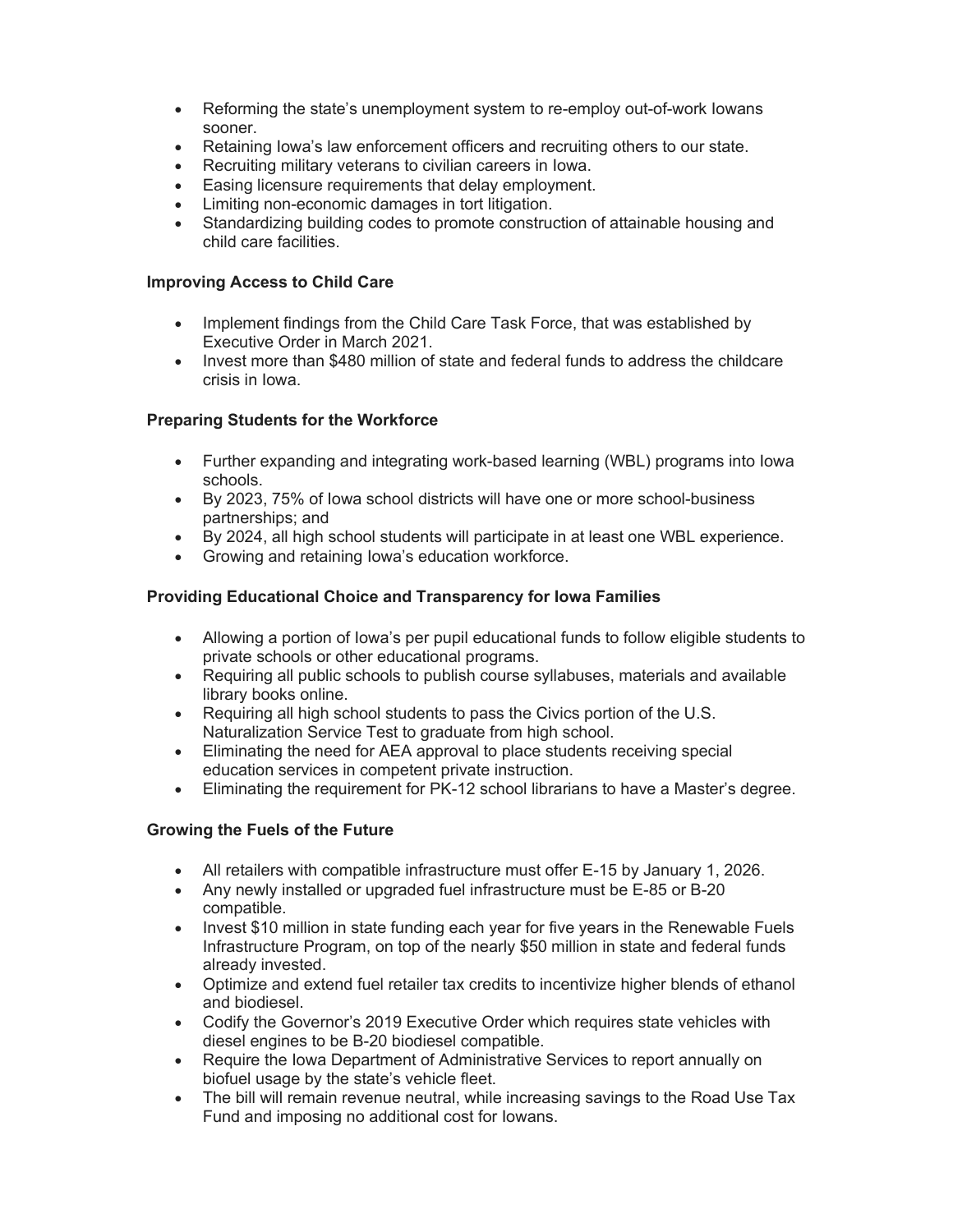## **House Human Resources Committee Meeting with DHS Director Kelly Garcia**

On Tuesday, Department of Human Resource Director, Kelly Garcia, presented to the House Human Resource Committee on the progress of integrating the Department of Human Resources and the Department of Public Health.

- Director Garcia explained the department's goals/priorities for the current stage of integration process and how they are working between both IDPH and DHS to meet those goals. So far, they are on track with their targets.
- Priorities highlighted in the meeting include:
	- $\circ$  Opportunities to better leverage funding sources and the ability to identify the potential for expanded funding sources.
	- o Break down siloes to create a unified, integrated behavioral health system.
	- o Better access to services and easier navigation of the system for the Iowans they serve (IT systems).
	- o Make it more user friendly for Iowans to apply for all programs across the two departments, and at the state, local, and federal level.

#### **In the News**

- [Supreme Court blocks Biden Covid vaccine mandate for businesses, allows health](https://www.cnbc.com/2022/01/13/supreme-court-ruling-biden-covid-vaccine-mandates.html)[care worker rule](https://www.cnbc.com/2022/01/13/supreme-court-ruling-biden-covid-vaccine-mandates.html)
- [Iowa Elected Officials Respond to SCOTUS Ruling on Biden Vaccine Mandate](https://iowatorch.com/2022/01/14/iowa-elected-officials-respond-to-scotus-ruling-on-biden-vaccine-mandate/)
- [National Guard COVID vaccine mandate creating 'dilemmas' in Iowa troops](https://iowacapitaldispatch.com/2022/01/13/national-guard-covid-vaccine-mandate-creating-dilemmas-in-iowa-troops/?eType=EmailBlastContent&eId=4a62891f-e51f-4539-9275-2e0a132a53f9)
- [Lawmakers Say Bills Targeting Vaccine Mandates Should Wait on the Court](https://iowatorch.com/2022/01/05/lawmakers-say-bills-targeting-vaccine-mandates-should-wait-on-the-courts/)
- [Here's what Iowa legislative leaders said on opening day of the 2022 legislature](https://www.desmoinesregister.com/story/news/politics/2022/01/10/iowa-legislature-updates-lawmakers-return-capitol-2022-legislative-session/9080325002/)
- [Iowa politicians ponder how to reverse healthcare worker shortage as pandemic](https://who13.com/news/coronavirus/iowa-impacts/iowa-politicians-ponder-how-to-reverse-healthcare-worker-shortage-as-pandemic-continues/)  [continues](https://who13.com/news/coronavirus/iowa-impacts/iowa-politicians-ponder-how-to-reverse-healthcare-worker-shortage-as-pandemic-continues/)

## **Senate Schedule Week 2, January 17-21, 2022**

| Monday, January 17                                                   | Tuesday, January 18             | Wednesday, January 19            | Thursday, January 20        | Friday, January 21 |  |
|----------------------------------------------------------------------|---------------------------------|----------------------------------|-----------------------------|--------------------|--|
| <b>NO SESSION IN</b><br><b>HONOR OF MARTIN</b><br><b>LUTHER KING</b> | 10:00 SESSION                   | <b>SESSION</b><br>9:00           | <b>SESSION</b><br>9:00      |                    |  |
| <b>HOLIDAY</b>                                                       | 11:00 Ntl. Resources<br>RM 116  | 10:00 Local Govt.<br>RM 116      | 10:00 Agriculture<br>RM 116 |                    |  |
|                                                                      |                                 | 11:00 Hmn. Res.<br><b>RM</b> 116 | 11:00 State Govt.<br>RM 116 |                    |  |
| <b>Noon</b>                                                          | <b>Noon</b>                     | Noon                             | <b>Noon</b>                 | Noon               |  |
|                                                                      |                                 |                                  |                             |                    |  |
|                                                                      | 1:00<br>Commerce<br>RM 116      | Education<br>1:00<br>RM 116      |                             |                    |  |
|                                                                      | <b>Ethics</b><br>2:00<br>RM 116 | Labor/Bus.<br>2:00<br>RM 116     |                             |                    |  |

IOWA SENATE - Schedule for Week 2, January 17-21, 2022

Prepared in the Office of Senate Majority Leader Jack Whitver Last updated on January 12, 2022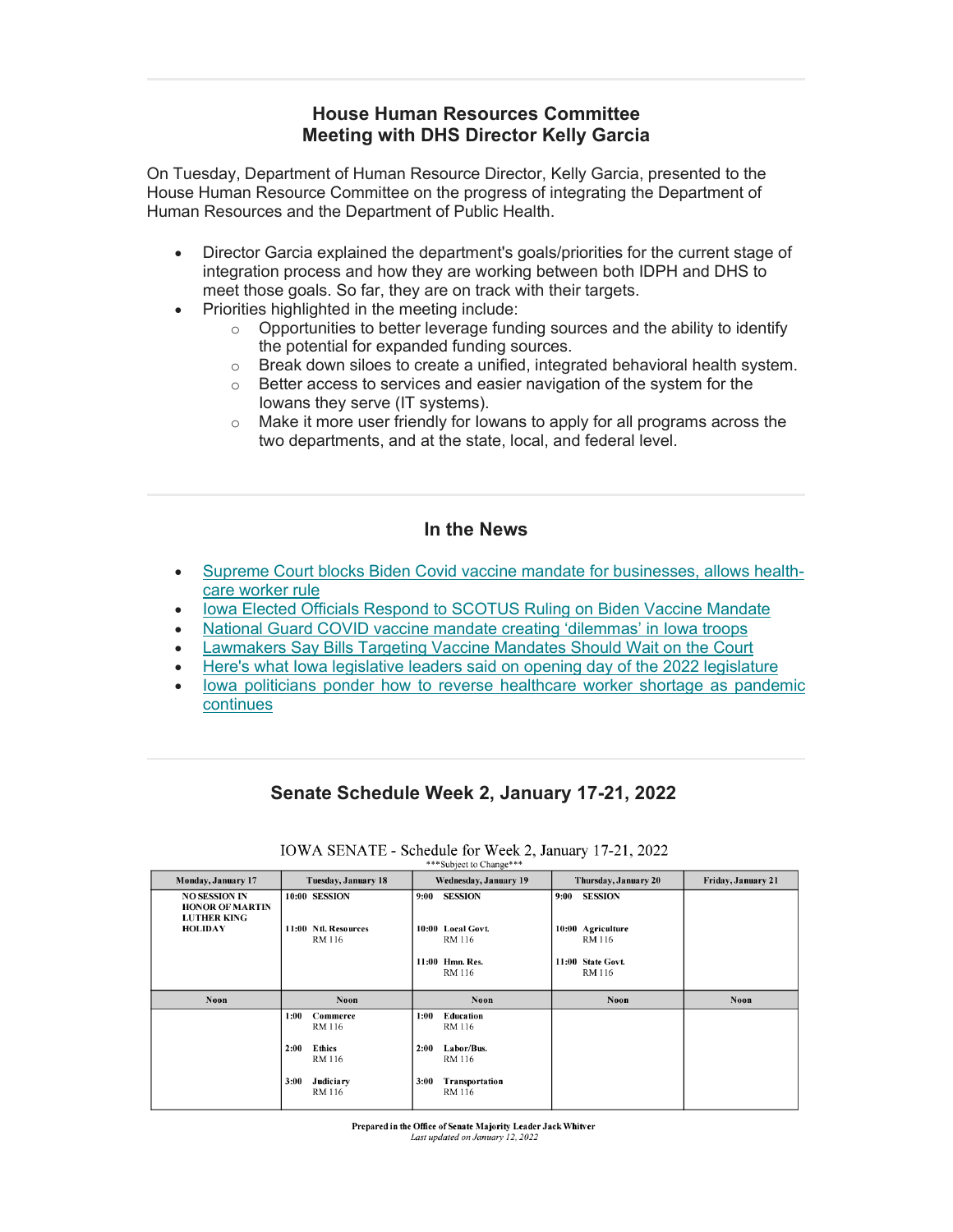## **House Schedule Week 2, January 17-21, 2022**

| Monday, January 17   |                          | Tuesday, January 18           | Wednesday, January 19 |                           | Thursday, January 20 |                                | Friday, January 21 |
|----------------------|--------------------------|-------------------------------|-----------------------|---------------------------|----------------------|--------------------------------|--------------------|
| <b>MARTIN LUTHER</b> | 8:00                     | <b>Subcommittee Block</b>     | 7:30                  | <b>Subcommittee Block</b> | 7:30                 | <b>Subcommittee Block</b>      |                    |
| KING JR. HOLIDAY     |                          | Reserve Subcommittee          | 8:30                  | <b>SESSION</b>            |                      |                                |                    |
| No Session           |                          | Space with Clerk's office     | 9:00                  | <b>Budget Subs</b>        |                      |                                |                    |
|                      |                          |                               |                       | Admin/Reg Rm 19           | 8:30                 | <b>SESSION</b>                 |                    |
|                      |                          | 10:00 SESSION                 |                       | Ag Rm 304                 |                      |                                |                    |
|                      |                          |                               |                       | Eco Devo Rm 103           | 9:00                 | <b>Public Safety</b>           |                    |
|                      |                          |                               |                       | Education Rm 102          |                      | <b>RM19</b>                    |                    |
|                      |                          | 10:30 Veterans Affairs        |                       | 10:00 Budget Subs         |                      | <b>State Government</b>        |                    |
|                      |                          | RM 102, Sup. Ct. Consult      |                       | Justice Rm 19             |                      | RM 102, Sup. Ct. Consult       |                    |
|                      |                          | <b>Information Technology</b> |                       | Trans/Infra/Caps Rm 102   |                      |                                |                    |
|                      |                          | <b>RM 304</b>                 |                       | 11:00 Public Safety       |                      | 10:00 Education                |                    |
|                      |                          |                               |                       | <b>RM19</b>               |                      | RM 102, Sup. Ct. Consult       |                    |
|                      |                          |                               |                       | <b>Economic Growth</b>    |                      | Commerce                       |                    |
|                      |                          |                               |                       | RM 102, Sup. Ct. Consult  |                      | RM 103, Sup. Ct. Chamber       |                    |
|                      |                          |                               |                       | <b>State Government</b>   |                      | 11:00 Subcommittee Block       |                    |
|                      |                          |                               |                       | RM 103, Sup. Ct. Chamber  |                      |                                |                    |
| Noon                 | Noon                     |                               | Noon                  |                           |                      | Noon                           | Noon               |
|                      | 12:00 Subcommittee Block |                               | 12:00                 | <b>Subcommittee Block</b> |                      | 12:00 Environmental Protection |                    |
|                      |                          | Reserve Subcommittee          | 2:00                  | <b>Local Government</b>   |                      | <b>RM19</b>                    |                    |
|                      |                          | Space with Clerk's office     |                       | <b>RM19</b>               |                      |                                |                    |
|                      | 2:00                     | Education                     |                       | <b>Agriculture</b>        | 1:00                 | Transportation                 |                    |
|                      |                          | RM 102, Sup. Ct. Consult      |                       | RM 102, Sup. Ct. Consult  |                      | RM 103, Sup. Ct. Chamber       |                    |
|                      |                          | Commerce                      |                       | <b>Human Resources</b>    |                      | <b>Information Technology</b>  |                    |
|                      |                          | RM 103, Sup. Ct.              |                       | RM 103, Sup. Ct. Chamber  |                      | <b>RM 304</b>                  |                    |
|                      |                          | Chamber                       | 3:00                  | <b>Ways and Means</b>     |                      |                                |                    |
|                      | 3:00                     | <b>Natural Resources</b>      |                       | RM 102, Sup. Ct. Consult  | 2:00                 | <b>Subcommittee Block</b>      |                    |
|                      |                          | <b>RM19</b>                   |                       | <b>Appropriations</b>     |                      |                                |                    |
|                      |                          | Labor                         |                       | RM 103, Sup. Ct. Chamber  |                      |                                |                    |
|                      |                          | RM 102, Sup. Ct. Consult      | 4:00                  | <b>Natural Resources</b>  |                      |                                |                    |
|                      |                          | Judiciary                     |                       | <b>RM19</b>               |                      |                                |                    |
|                      |                          | RM 103, Sup. Ct.              |                       | Labor                     |                      |                                |                    |
|                      |                          | Chamber                       |                       | RM 102, Sup. Ct. Consult  |                      |                                |                    |
|                      | 4:00                     | <b>Subcommittee Block</b>     |                       | Judiciary                 |                      |                                |                    |
|                      |                          | Reserve Subcommittee          |                       | RM 103, Sup. Ct. Chamber  |                      |                                |                    |
|                      |                          | Space with Clerk's Office     | 5:00                  | <b>Subcommittee Block</b> |                      |                                |                    |

House of Representatives Schedule for Week 2, January 17 - 21, 2022 Prepared in the Office of House Speaker Pat Grassley

The Legislative Information Office provides a complete list of committee meetings on the web at https://www.legis.iowa.gov \*\*\* Subject to Change\*\*\*

*The Senate schedule can also be found [here.](http://chrome-extension/efaidnbmnnnibpcajpcglclefindmkaj/viewer.html?pdfurl=https%3A%2F%2Fwww.legis.iowa.gov%2Fchambers%2Fcalendar%2Fsenate%3Faction%3DviewPdf%26calDate%3D01%2F17%2F2022&clen=110769) The House schedule can also be found [here.](http://chrome-extension/efaidnbmnnnibpcajpcglclefindmkaj/viewer.html?pdfurl=https%3A%2F%2Fwww.legis.iowa.gov%2Fchambers%2Fcalendar%2Fhouse%3Faction%3DviewPdf%26calDate%3D01%2F17%2F2022&clen=122203)*

## **The Iowa Cornerstone Team**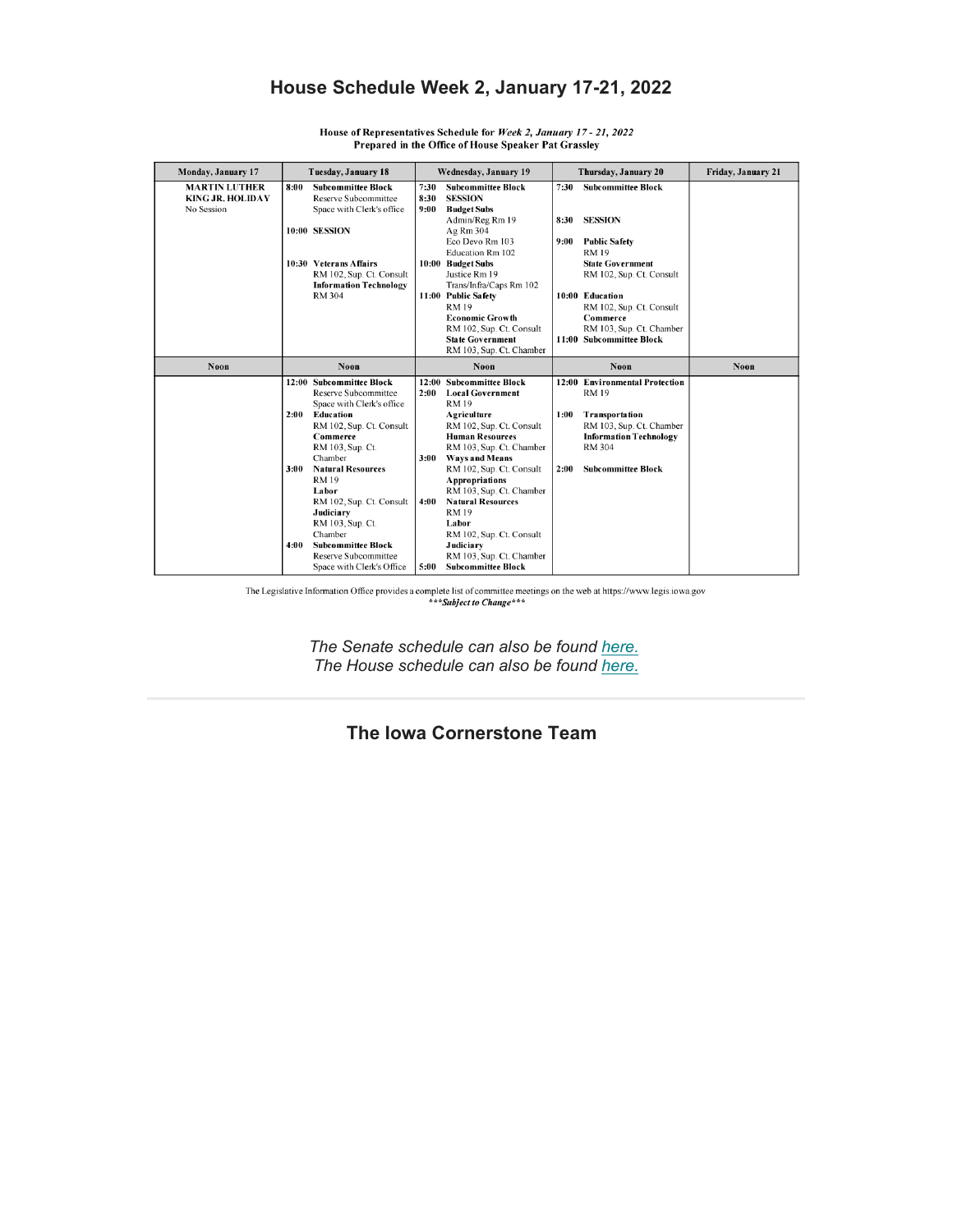

Matt Hinch | Lillie Brady | David Adelman | Frank Chiodo | Sara Allen

## **2022 Session Timeline**

The full 2022 legislative calendar can be found [here.](https://www.legis.iowa.gov/docs/publications/SESTT/current.pdf) Below are the key dates of interest.

| <b>JANUARY</b> 10 – First day of session (lowa Code Sec. 2.1) |  |  |  |  |  |
|---------------------------------------------------------------|--|--|--|--|--|
|                                                               |  |  |  |  |  |

**JANUARY 11** - Governors Condition of the State Address

**FEBRUARY 18** – Final date for Senate bills and joint resolutions to be reported out of Senate committees and House bills and joint resolutions out of House committees (First Funnel)

**MARCH 18** – Final date for Senate bills and joint resolutions to be reported out of House committees and House bills and joint resolutions out of Senate committees (Second Funnel)

**APRIL 19** – 100th calendar day of the session (Per diem expenses end)

David Adelman 515-491-1015 (m) [dadelman@cgagroup.com](mailto:dadelman@cgagroup.com)

> Frank Chiodo 515-778-5245 (m)

**Matt Hinch** 202-365-9449 (m)

Lillie Brady